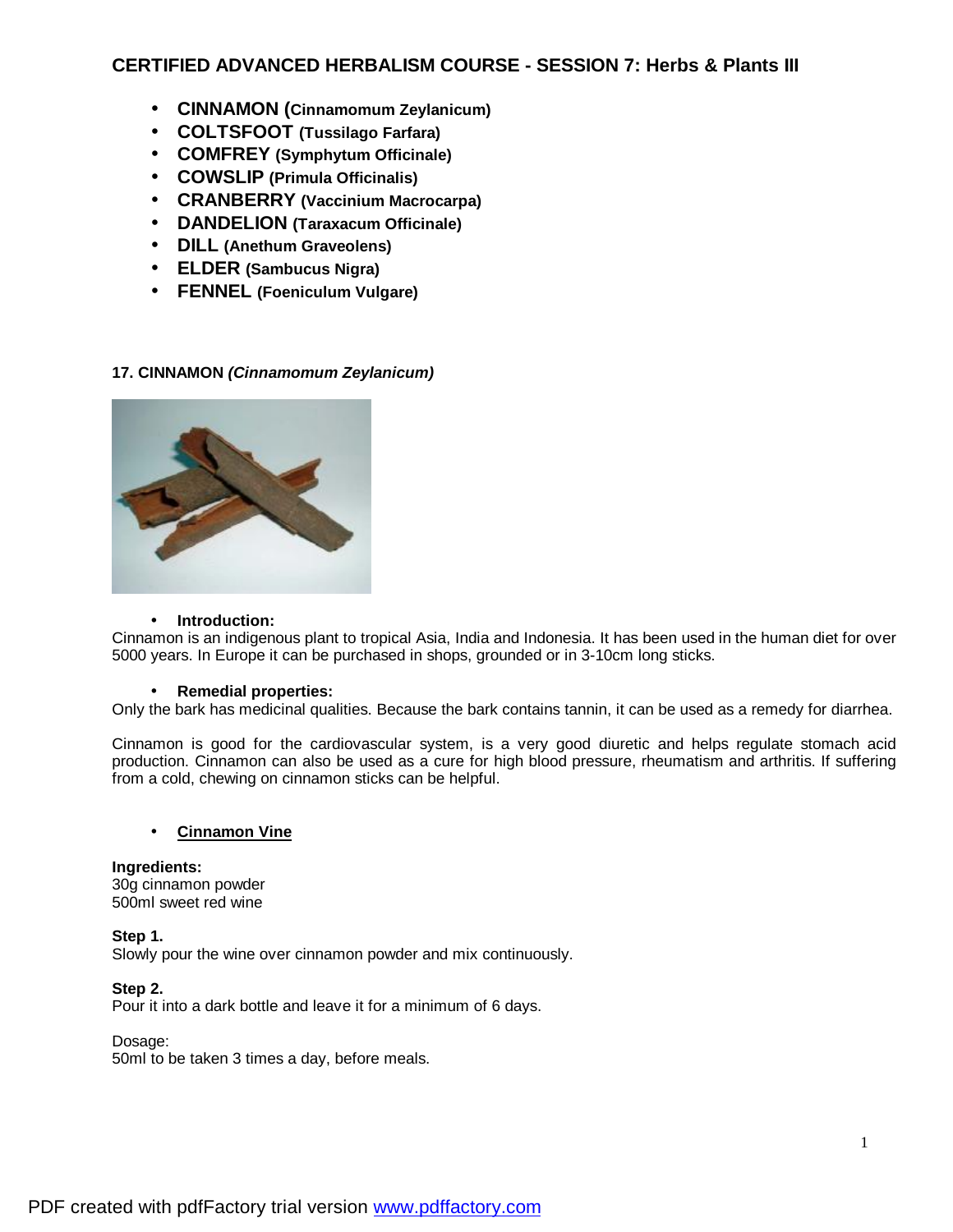# • **Cinnamon Tincture**

### **Ingredients**:

100g cinnamon powder 500ml of 80% medicinal alcohol **Step 1.**  Slowly pour the alcohol over the cinnamon powder and mix continuously.

# **Step 2.**

Pour it into a dark bottle and leave it for a minimum of 15 days.

Dosage:

20 to 30 drops to be taken 3 times a day, before meals.

# **18. COLTSFOOT** *(Tussilago Farfara)*



### • **Introduction:**

Coltsfoot is a perennial herb with far spreading roots. In the springtime the 10cm to 15cm tall stalk is first to appear with only one yellow flower on top. Its leaves, which are hoof shaped, only appear after blooming has finished.

### • **Remedial properties:**

The leaves are used for medicinal purposes and are usually gathered in June.

Coltsfoot is a very good remedy for coughs. Herbal soup prepared from coltsfoot leaves is used to relieve asthma and colds. Coltsfoot syrup is a very good remedy for chronic bronchitis. Coltsfoot can also be used externally as a compress for inflammations, burns and swellings.

# **19. COMFREY** *(Symphytum Officinale)*



### • **Introduction:**

Comfrey is a plant that can grow up to 1m in height. The comfrey's root is thick and juicy. It has a hairy stalk and leaves and also has drooping one-sided clusters of bell shaped pink or purple flowers. Comfrey can generally be found growing in damp locations such as ditches and adjacent to rivers and streams. The blooming period is from May to August.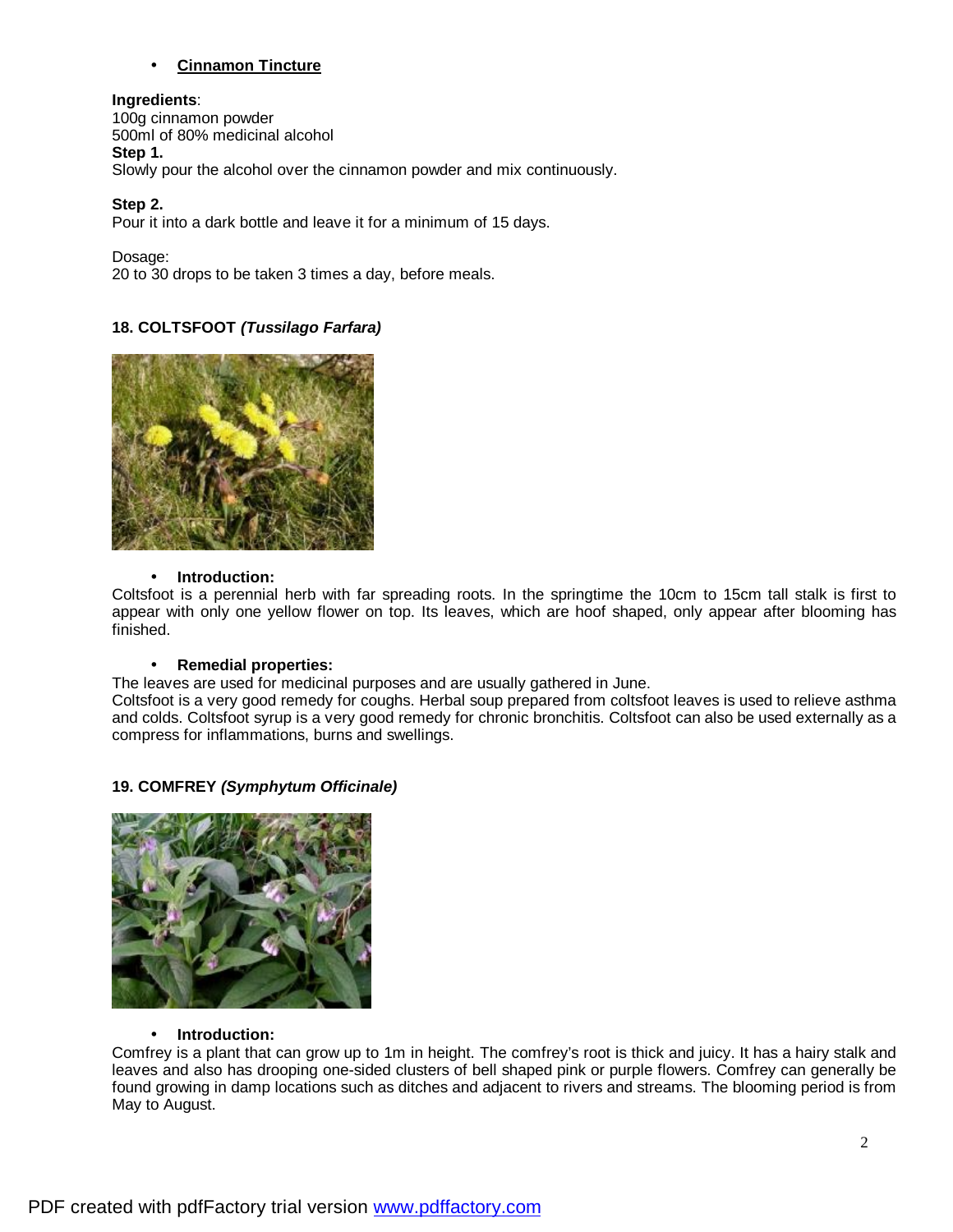### • **Remedial properties:**

Comfrey leaves and roots are used in the preparation of herbal remedies. Its leaves are very effective as an external bandage to heal fractured bones. It is also used as a compress for deep cuts, boils and abscesses, swellings and sprains.

A herbal soup prepared from comfrey leaves is a very good remedy for asthma and hay fever. For these situations the herbal soup should be taken in small doses at the patient's discretion. Comfrey root is also very beneficial for various digestive and kidney problems. Following harvesting, the root should be washed and then dried whole for 2 to 3 days. It should then be cut into small cubes and dried further in a warm place.

### **20. COWSLIP** *(Primula Officinalis)*



### • **Introduction:**

The cowslip is one of the first herbs to appear in early spring and it blooms in April and May. It has egg shaped leaves, which grow close to the ground and tend to be organized in a rosette shape. From the centre of the rosette, a 10 to 20cm long stem grows with 5 to 10 yellow flowers at its end. The whole plant is covered in tiny hairs.

### • **Remedial properties:**

Cowslip flowers, leaves and roots are collected in May, as that is the time of year when the herb has the most medicinal value.

Herbal tea prepared from its flowers will increase the red blood cell count in the body. It is also used for treating insomnia, migraine and to regulate the menstrual cycle. Herbal soup prepared from cowslip root has a soothing effect when taken before going to bed. It is also used as a remedy for headaches, insomnia and dizziness.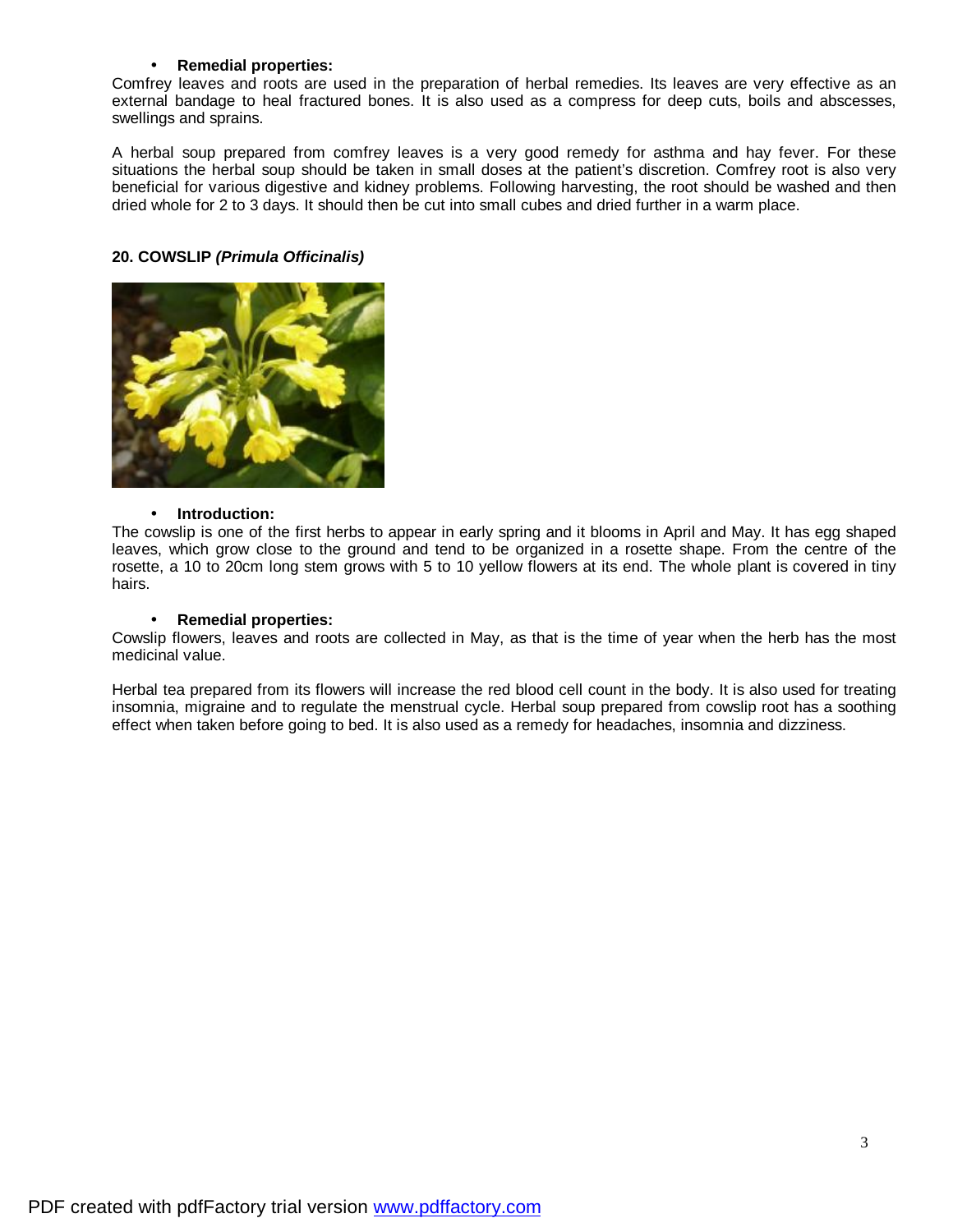# **21. CRANBERRY** *(Vaccinium Macrocarpa)*



### • **Introduction:**

The origin of cranberry is North America. Its fruit is red and round. Due to the large amount of vitamin C contained in cranberry, its taste is very sour.

# • **Remedial properties:**

Cranberries have strong antibiotic properties. Also cranberries contain vitamin A, vitamin C, potassium and have strong antioxidant properties, which help to prevent the development of cancer.

The most popular way to consume cranberries is in the form of cranberry juice. The juice has powerful antioxidant effects that improve cardiovascular health and help prevent cancer.

It is also a good remedy for kidney stones. Cranberries also have the ability to lower the glucose level in the blood and are highly recommended to people with diabetes.

# **22. DANDELION** *(Taraxacum Officinale)*



### • **Introduction:**

Dandelion is a plant with an astonishing range of health benefits. It grows up to 20cm in height and has only one flower on top of a hollow stalk. The dandelion can be found far and wide from spring to autumn.

### • **Remedial properties:**

The uses for dandelion are endless. Its leaves can be used fresh in salads or boiled like vegetables. Fresh dandelion leaves have long been used as a diuretic to treat high blood pressure by reducing the volume of fluid in the body. Because its leaves are rich in iron, herbal tea prepared form dandelion leaves is very good for treating anemia. Its leaves can also help to dissolve pre-formed gallstones. It is also recommended for gout, rheumatism, eczema, ulcers and loss of appetite. It is suggested that people with diabetes should chew between 5 and 10 dandelion stalks per day. The fresh white juice from the dandelion stalk is very effective in removing warts from the skin when used regularly.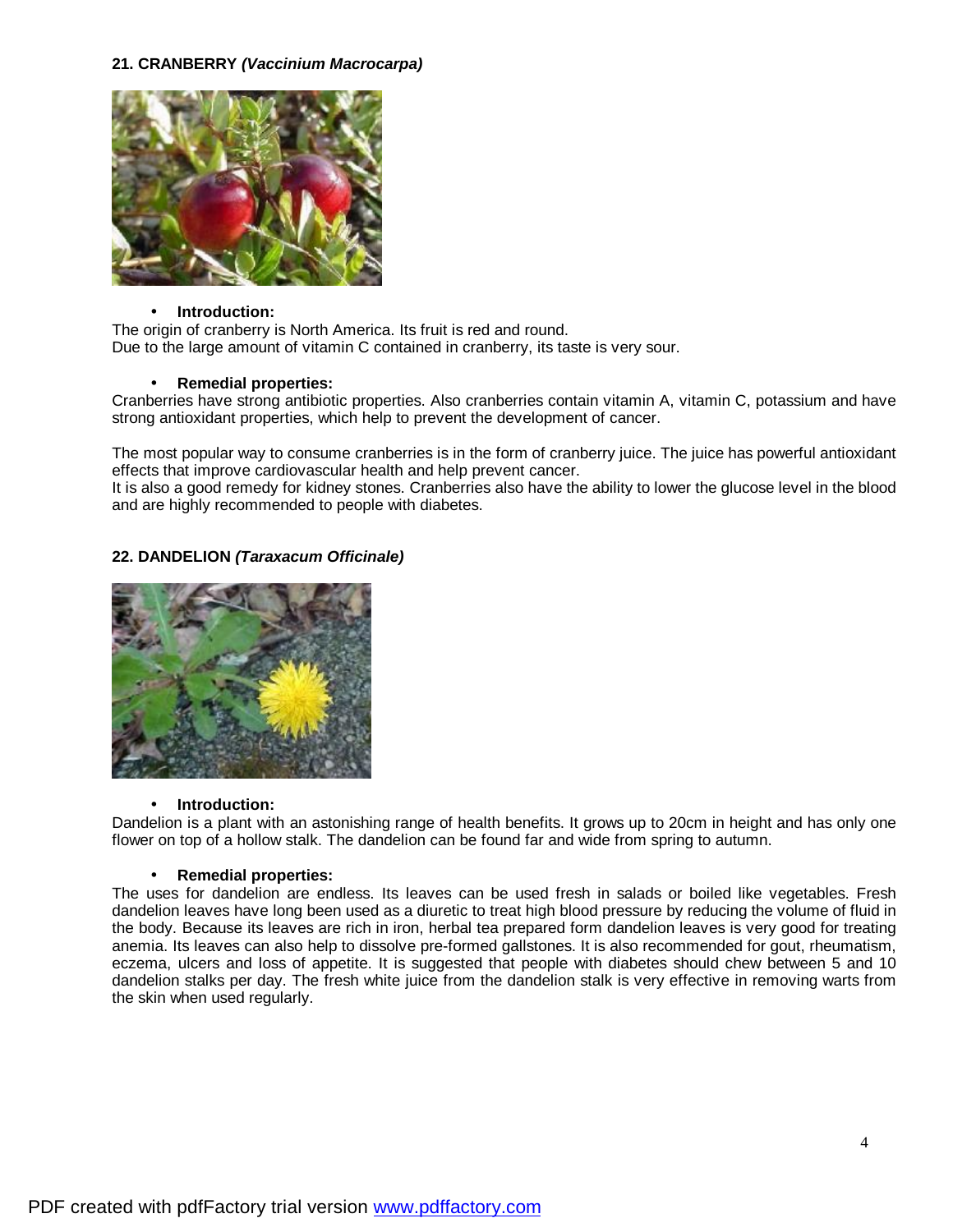# • **Dandelion Herbal Tea**

### **Ingredients:**

5-6 tablespoons of dried dandelion leaves. 500ml water (previously boiled and cooled down)

Herbal tea made from dandelion leaves can be used as a diuretic. It is also good for all digestive upsets.

# • **Dandelion Herbal Soup**

2-3 tablespoons of crushed dried dandelion root 500ml water (previously boiled and cooled down)

Dandelion herbal soup can be taken on its own or sweetened with some honey.

Dandelion root is one of the most effective detoxifying herbs. As well as having a cleansing effect on the liver, it helps kidneys to remove toxins in the urine.

### • **Dandelion Syrup**

### **Ingredients:**

3-4 handfuls of fresh dandelion flowers (no stalks) 2 liters of water (previously boiled and cooled down) 1.5kg of sugar (or other sweetener) 2 lemons

### **Step 1.**

Boil water.

# **Step 2.**

Pour boiling water over fresh dandelion flowers.

# **Step 3.**

Bring to the boil and boil it for 1 minute before removing it from the heat.

# **Step 4.**

Strain it into a ceramic or glass dish

# **Step 5.**

Allow to cool for twenty minutes and add 1.5kg of sugar and the juice from two lemons.

# **Step 6.**

Simmer on a low heat with constant stirring until syrup consistency is achieved.

# **Step 7.**

Pour it into a clean dark bottle and put on a label clearly stating the type of herb used in the preparation of the syrup and the date of preparation. Store it in a cold and dark place (not refrigerator).

This syrup is very effective for cleansing the body, regulating digestion and increases the appetite. One tablespoon should be taken before every meal. The taste from syrup made in this way is very similar to honey.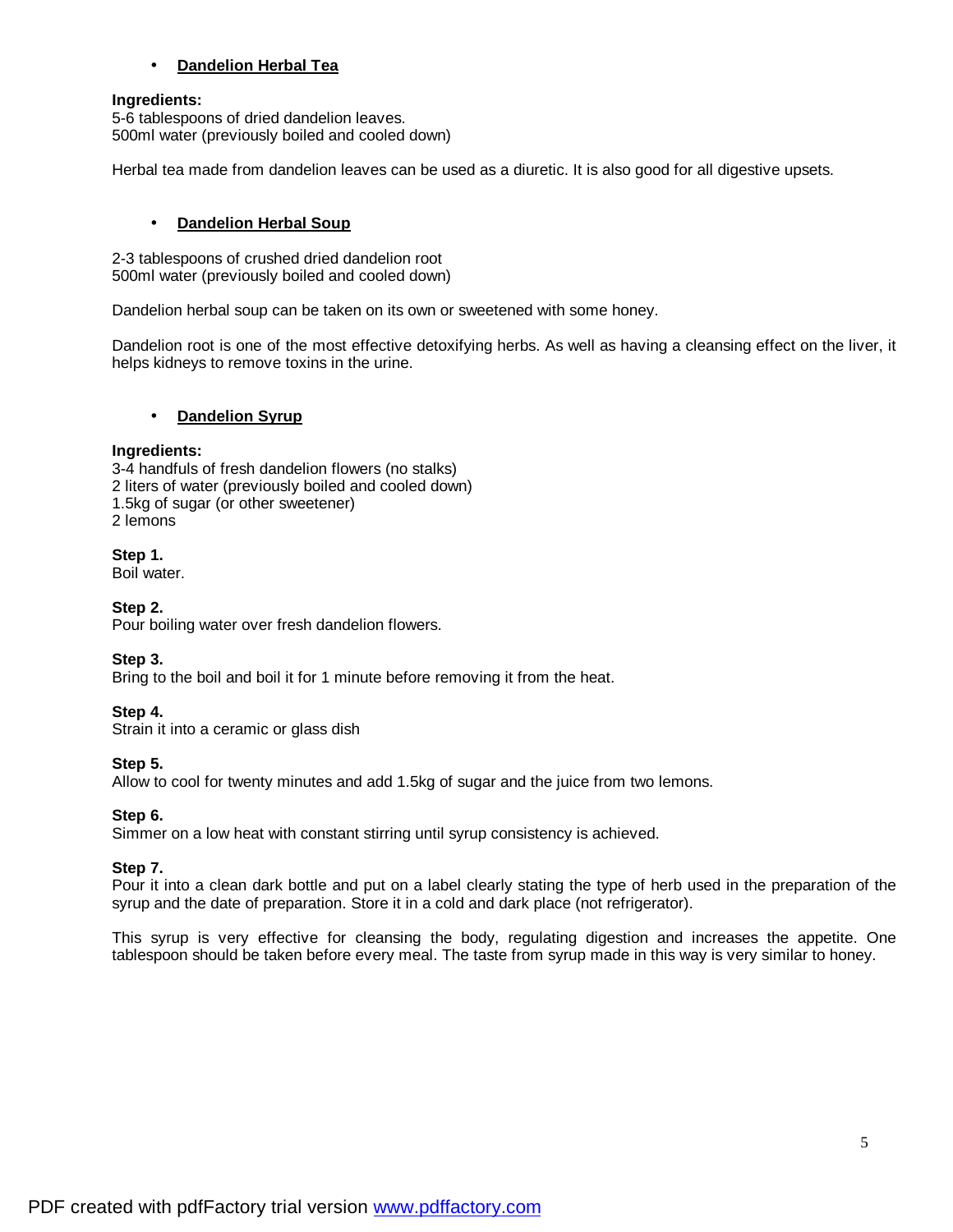### **23. DILL** *(Anethum Graveolens)*



### • **Introduction:**

Dill is an aromatic herb used in the preparation of a large numbers of meals. The origin for this herb is Southeast Asia. Dill is an annual herb with thin, long roots. The stalk is straight and hollow and can grow up to 120cm in height. A group of small yellow flowers grow on top of the stalk. The root is collected in the second part of March to the end of April. The whole herb is collected in the summer and the seeds are collected when ripe.

#### • **Remedial properties:**

Dill is a very good remedy for coughs, chest pain, flatulence and colds. It is also a very effective flu remedy.

Herbal tea prepared from Dill seeds is a very good remedy for flatulence, trapped wind and with digestive track problems.

### **24. ELDER** *(Sambucus Nigra)*



### • **Introduction:**

Elder grows as a bush between 3m and 10m in height. The bark on the bottom part of the trunk is light brown and is grey white on the top. Its flowers are small and grow in groups. They are white or yellow white in color.

Twigs and young leaves are collected in April and May. The flowers are collected in June when in bloom and the elderberries when ripe (elderberries ripen in September and tend to be black in color when ripe). The bark is collected between February and the end of November.

### • **Remedial properties:**

Elder is a very useful plant to use for the preparation of remedies for a large number of everyday illnesses.

Herbal soup prepared from elder bark is a very effective purgative. One leveled teaspoon should be used with 200ml of water. It is important not to exceed the normal daily dosage of this soup.

An ointment prepared from the green inner bark is an instant cure for burns. Also, if the ointment is prepared from elder leaves, it is a very effective cure for sprains and bruises.

Green elder leaves heated and applied to the forehead and temples will help to relieve headaches.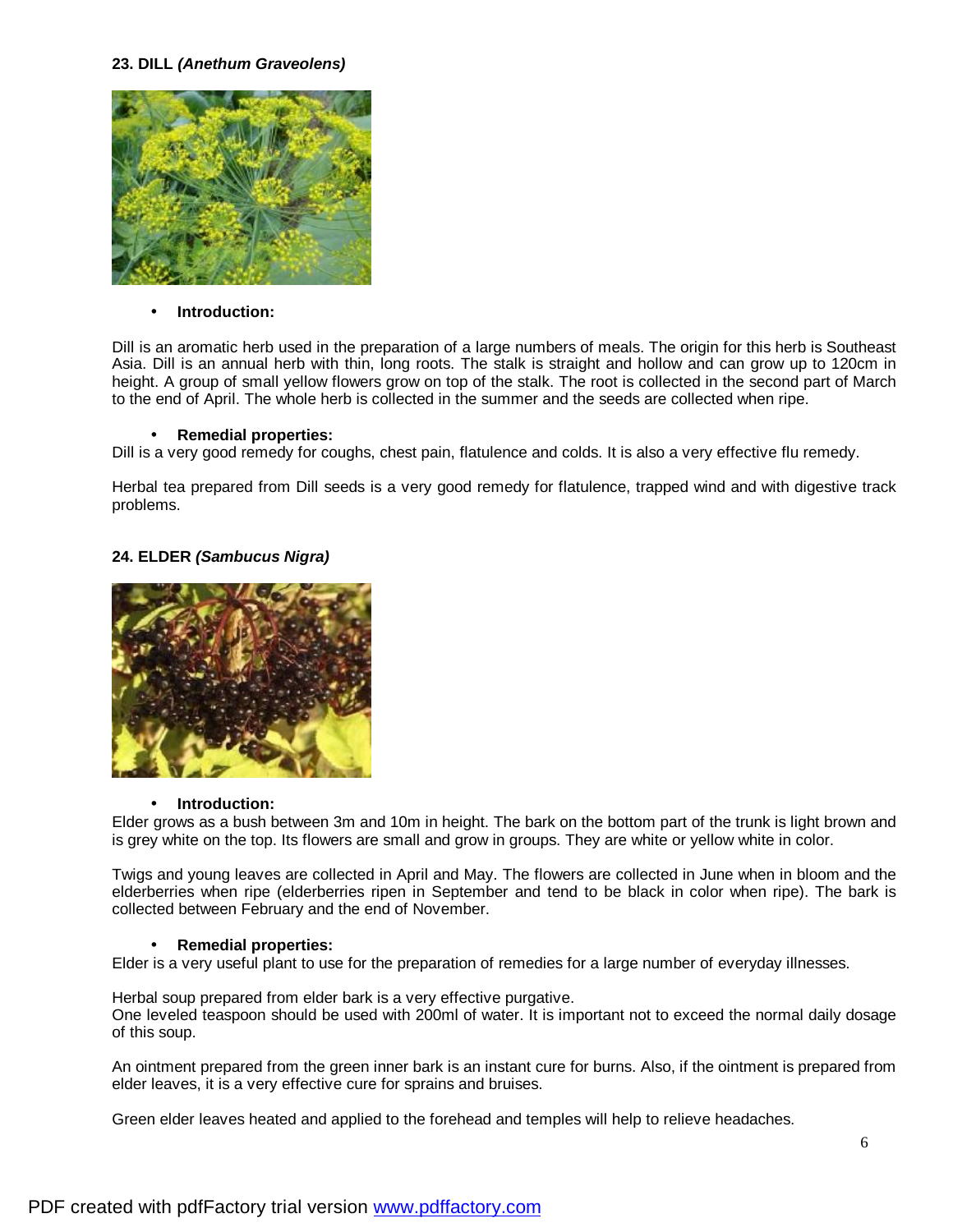Herbal tea made from elder flowers is a very good remedy for heavy colds, bronchitis, flu, coughs and all rheumatic illnesses.

The juice of fresh elderberries is used for the relief of stomach cramps, loss of appetite and for improving blood circulation.

Elderberries have more vitamin B than any other known fruit, herb or vegetable. Since fresh elderberries are not used for consumption, they can be used to make jam, which is very good for insomnia.

### • **Elderberry Jam**

#### **Ingredients:**

Ripe elderberries Brown sugar Water (previously boiled and cooled down)

### **Step 1.**

Draw the stalks of the ripe elderberries through the prongs of a fork and collect the ripe berries in a saucepan (preferably ceramic).

#### **Step 2.**

Pour warm water over them until the berries are totally submerged.

#### **Step 3.**

Simmer gently for 15 to 20 minutes, while crushing the berries with the back of a wooden spoon.

#### **Step 4.**

Strain the mixture through a muslin cloth

**Step 5.**

Leave it for 10 minutes to cool down slightly

**Step 6.**

Add 500g of brown sugar to every liter of juice.

#### **Step 7.**

Heat gently with constant stirring until all the sugar is dissolved.

#### **Step 7.**

Bring to the boil and boil until syrup consistency is achieved. This should take approximately 10 to 15 minutes.

### **Step 8.**

Pour it into a clean dark bottle. Put a label on the bottle clearly stating the type of herb used in the preparation of the syrup and the date of preparation. Cork tightly. Store it in a cold and dark place (not a refrigerator).

Elderberry jam mixed with water can be used as a refreshing drink. Two tablespoons of elderberry jam mixed with 200ml of boiling water will help with colds and sore throats.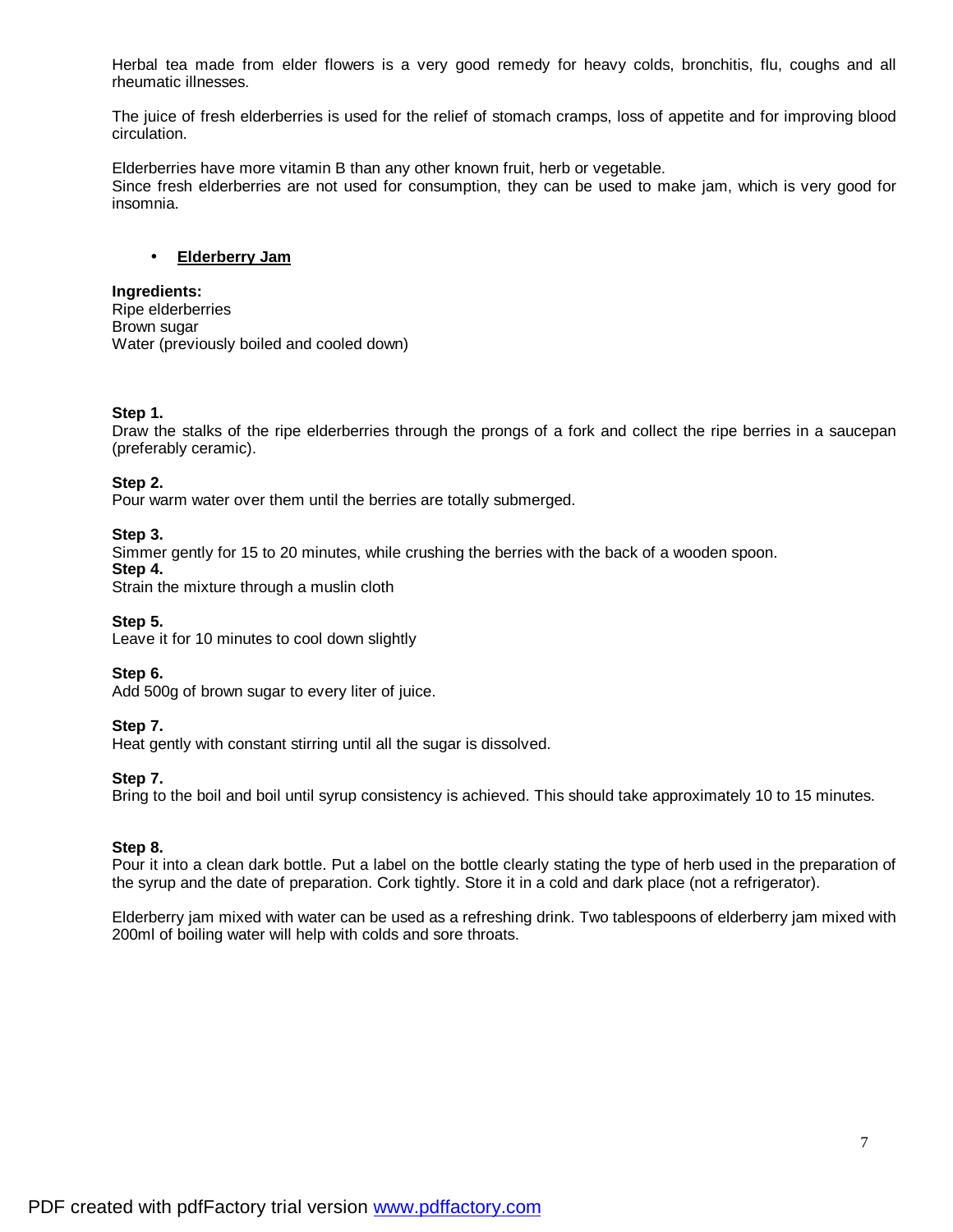#### **25. FENNEL** *(Foeniculum Vulgare)*



#### • **Introduction:**

Fennel is a biennial herb that can grow up to 2m in height. It has green-blue feather like leaves and a hollow stalk. Fennel flowers are small, golden yellow in color and bloom between July and September. Wild fennel can be found all around the Mediterranean coast.

#### • **Remedial properties:**

Remedial properties can be found in the root, the whole plant and its seeds. The root and plant are collected in the summer, and the seeds when they are ripe.

Fennel helps to regulate blood-fat levels and maintains a healthy heart, muscles, skin, mucous membranes and nerves. Fennel is also very useful as a remedy for coughs, chest pains, cramps, indigestion, colds and flu. It is also useful in treating kidney, stomach and intestinal problems.

Fennel is a rich source of potassium, which is essential for regulating blood pressure.

### • **Fennel Herbal Tea**

# **Ingredients:**

1 teaspoon of dried fennel plant 200ml of water

**Step 1:**  Put a crushed herb into a saucepan

### **Step 2:**

Pour 200ml of boiling water over the herb

# **Step 3:**

Boil for 5 minutes

**Step 4:**  Cover and leave for 10-15 minutes

### **Dosage:**

2-3cups of tea to be taken daily, after meals

#### **Warning:**

An excessive intake of fennel seeds can be toxic. It should not be taken excessively at the beginning of pregnancy and should be avoided if a patient has a chronic digestive illness.